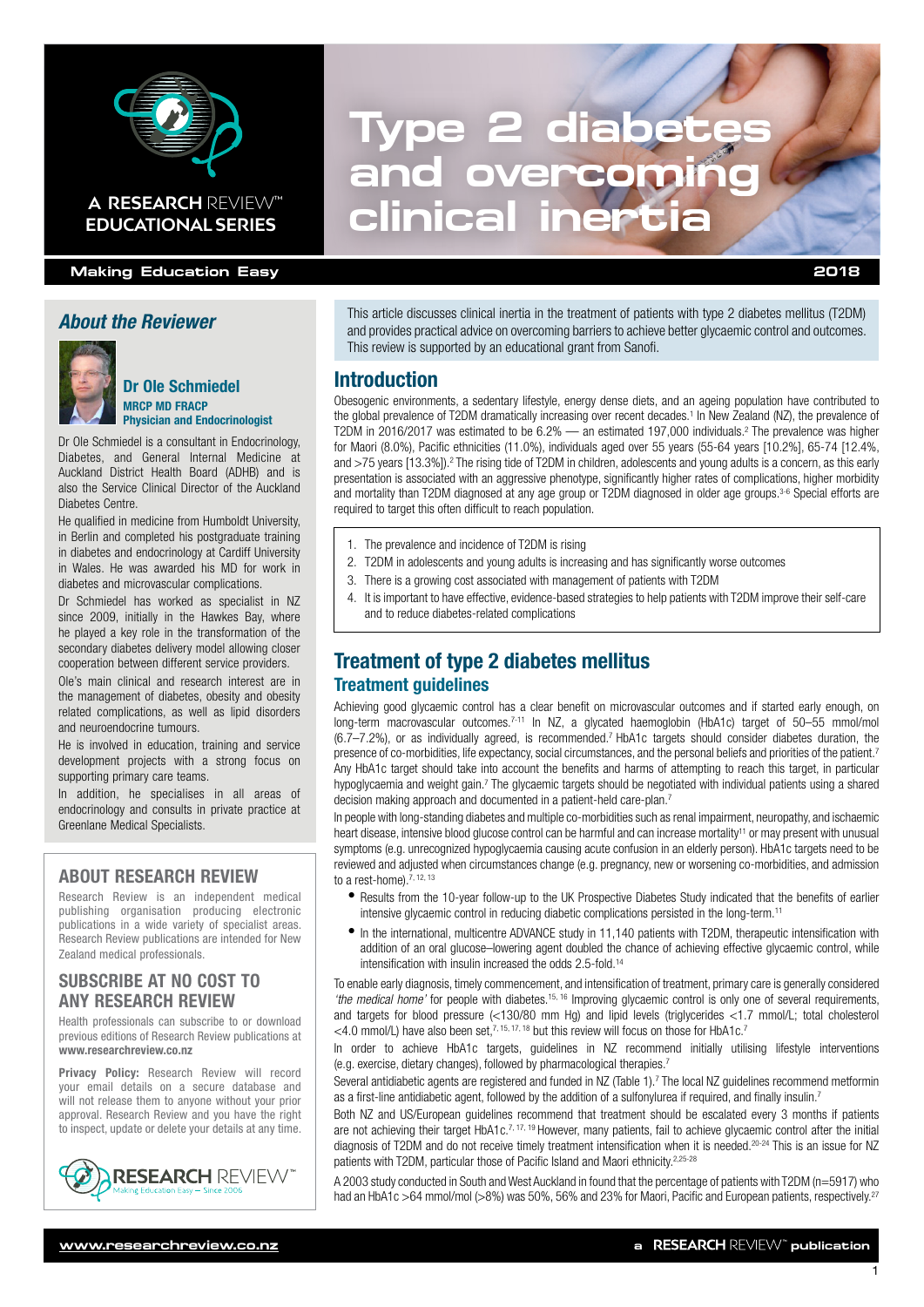

# **Type 2 diabetes and overcoming clinical inertia**

#### Table 1. Registered and funded antidiabetic medication (May 2018)

| <b>Registered with Medsafe</b>                                                                                                                                                                                                                                                                                                                                                                                                                               | <b>Funded by Pharmac</b>                                                                                                                                                                                                                                          | A delay                                                                                                        |
|--------------------------------------------------------------------------------------------------------------------------------------------------------------------------------------------------------------------------------------------------------------------------------------------------------------------------------------------------------------------------------------------------------------------------------------------------------------|-------------------------------------------------------------------------------------------------------------------------------------------------------------------------------------------------------------------------------------------------------------------|----------------------------------------------------------------------------------------------------------------|
| <b>Metformin</b><br>Sulphonylureas<br>Gliclazide<br>$\sim$<br>Glipizide<br>Glibenclamide<br>Thiazolidinediones<br>Pioglitazone<br>÷.<br>• Alpha glucosidase inhibitor<br>- Acarbose<br><b>DPP4</b> inhibitors<br>Sitagliptin (+metformin)<br>$\overline{\phantom{a}}$<br>Saxagliptin (+metformin)<br>- Vildagliptin<br>- Alogliptin<br>Linagliptin<br>÷<br><b>SGLT2 inhibitors</b>                                                                           | <b>Metformin</b><br>Sulphonylureas<br>$\bullet$<br>Gliclazide<br>u,<br>Glipizide<br>- Glibenclamide<br>Thiazolidinediones<br>Pioglitazone<br>÷.<br>• Alpha glucosidase inhibitor<br>- Acarbose                                                                    | the long<br>quality o<br>ncreasing HbA1c                                                                       |
| Dapagliflozin (+metformin)<br>Canagliflozin<br>÷.<br>Empagliflozin<br>÷.<br>GLP1 analogues/agonists<br>Exenatide (immediate release and<br>modified release)<br>- Lixisenatide<br>- Liraglutide<br><b>Insulins</b><br>Insulin isophane<br>Insulin neutral with insulin<br>isophane<br>Insulin glargine (100 iu/mL)<br>Insulin lispro with insulin lispro<br>protamine<br>Insulin aspart with insulin aspart<br>protamine<br>Insulin aspart<br>Insulin lispro | <b>Insulins</b><br>Insulin isophane<br>÷.<br>- Insulin neutral with insulin<br>isophane<br>Insulin glargine (100 iu/mL)<br>Insulin lispro with insulin lispro<br>protamine<br>Insulin aspart with insulin aspart<br>protamine<br>Insulin aspart<br>Insulin lispro | <b>Figur</b><br>Adapte<br>A large<br>Researc<br>from 19<br>in patier<br>$<$ 53 $m$<br>with an<br>cardiova<br>6 |
| Insulin glulisine<br>Insulin neutral<br>Insulin glargine (300 iu/mL)<br>$\overline{\phantom{a}}$<br>Insulin detemir<br>$DPP4 =$ dipeptidyl peptidase-4; GLP1 = glucagon-like peptide-1; SGLT2 = Sodium glucose co-transporter 2.                                                                                                                                                                                                                             | Insulin glulisine<br>Insulin neutral                                                                                                                                                                                                                              | A1c (mmol/mol)<br>6<br>5                                                                                       |

# Clinical inertia

The failure to initiate or intensify therapy when indicated or a failure to act despite recognition of the problem has become known as 'clinical inertia'.29-31

- For those recently diagnosed with T2DM, clinical inertia can be defined as a failure to start treatment at the most appropriate time (usually at diagnosis).
- For those already receiving treatment for T2DM, clinical inertia occurs when treatment is not escalated, whether by increased doses, additional tablets or initiation of insulin, at the most appropriate time (usually when blood glucose levels are above the target set by physician and patient).

Resistance to initiating or intensification therapy has been reported at each step.7, 19 Clinical inertia exists when adding or intensifying oral anti-hyperglycaemic agents, 32 or when initiating or intensifying insulin therapy.<sup>22, 33</sup> Clinical inertia appears to be particularly problematic when insulin initiation is being considered,  $34$ ,  $35$  with studies indicating that few patients intensify their insulin regimen appropriately.<sup>36, 37</sup>

# *Evidence of clinical inertia in clinical studies*

- In a large retrospective study of over 80,000 T2DM patients from the UK.<sup>34</sup> the average time to intensify from one to two oral anti-hyperglycaemic agents was about 3 years in those with an HbA1c *>*53 mmol/mol (7%).34
- A NZ study of 2441 patients enrolled in primary care in South and West Auckland (2003-2004) who were on maximal oral therapy (metformin and/or sulphonylurea) found that 46% of these patients had an HbA1c >64 mmol/mol  $(> 8\%)$ .<sup>28</sup> In a subsequent audit a mean 20.6 months later, 77% of these patients had not been started on insulin.

# Ict of clinical inertia on the patient

in treatment intensification exposes patients to elevations in HbA1c levels over term (Figure 1), leads to avoidable complications, and impacts on the patient's of life, morbidity and mortality.<sup>22, 32</sup>





retrospective study used data from the United Kingdom Clinical Practice ch Datalink and including a cohort of 105,477patients diagnosed with T2DM  $990$  with follow-up data available until 2012.<sup>21</sup> The researchers found that nts with HbA1c ≥53 mmol/mol (≥7%), compared with patients with HbA1c mol/mol (<7%), a 1-year delay in treatment intensification was associated increased risk of myocardial infarction, stroke, heart failure and composite ascular events (Figure 2).<sup>21</sup>



Figure 2. Consequences of delayed intensive therapy (IT) in patients with type 2 diabetes mellitus. The risk of cardiovascular events is shown for patients with HbA1c consistently above 53 mmol/mol in the 2 years following diagnosis for whom treatment intensification is delayed by at least 1 year versus that of patients with HbA1c consistently below 53 mmol/mol in the same period.

 $Cl =$  confidence interval;  $CVE =$  cardiovascular event;  $HF =$  heart failure;  $MI =$  myocardial infarction. Adapted from Khunti K, Millar-Jones D. Prim Care Diabetes. 2017;11(1):3-12; based on data from Paul et al. Cardiovasc Diabetol. 2015;14:100.

# Impact of clinical inertia on the healthcare system

In NZ, chronic, long-term conditions such as diabetes are contributing to rising healthcare costs,15,38-40 with T2DM patients increasingly requiring access to secondary and tertiary health services, especially for the treatment of diabetes-related complications.

The long-term effects of diabetes will also place a burden on society as a whole as an increasing number of people may not be able to continue working as they did prior to the onset of their diabetes. The cost of this loss of productivity has been estimated as being more than direct healthcare costs.15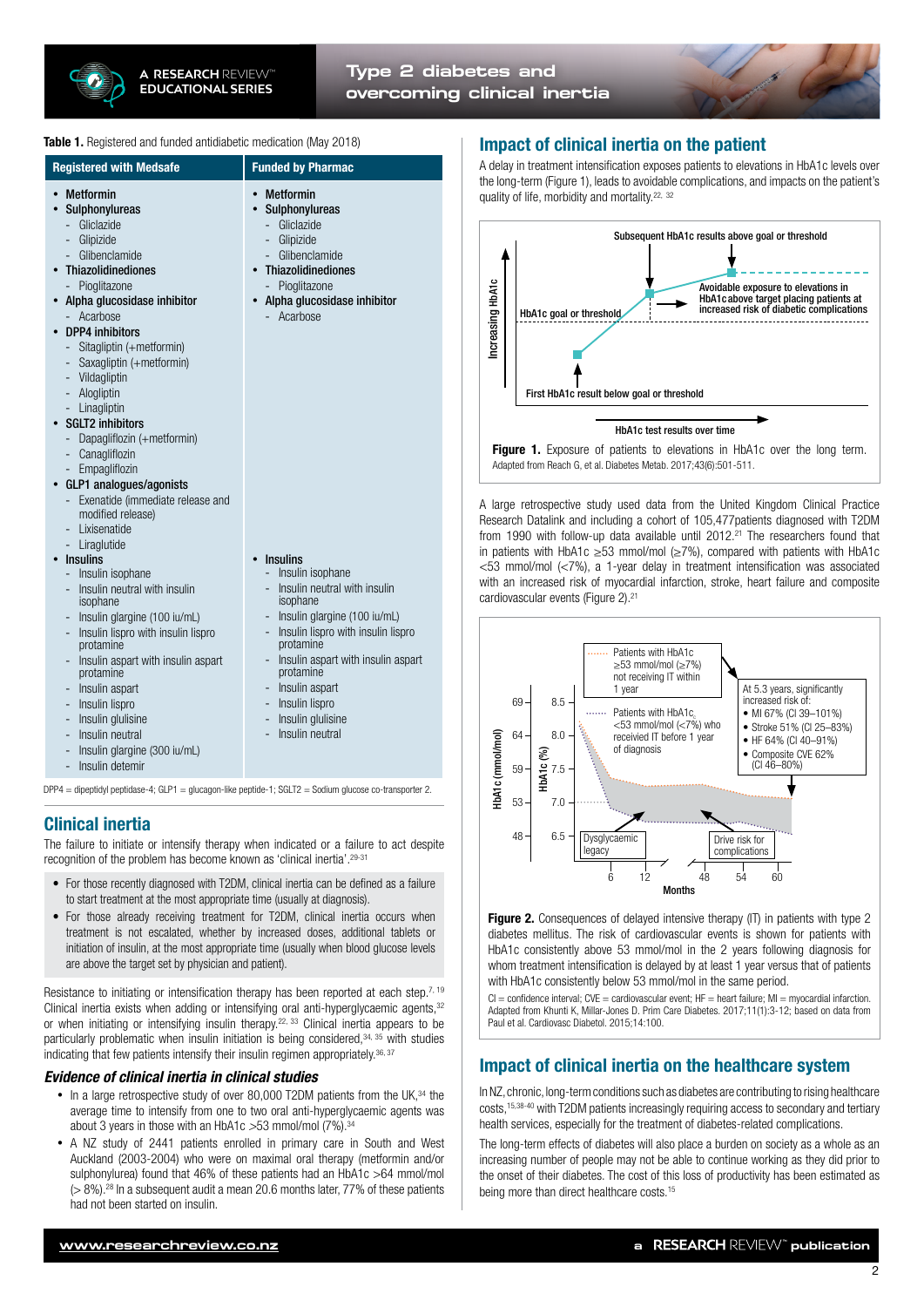

# **Type 2 diabetes and overcoming clinical inertia**

- A study in the US involving a simulation model using data from the US 2009-2010 National Health and Nutritional Examination Survey found that 53% of the life-time costs of dealing with T2DM *was the result of the treatment of diabetic complications*. <sup>41</sup> The researchers concluded that effective interventions that prevent or delay T2DM and diabetic complications might result in substantial long-term savings in healthcare costs.<sup>41</sup>
- A report from the NZ Burden of Diseases, Injuries and Risk Factors Study indicated that, in 2013, diabetes accounted for 2.9% of all health loss (% total disability-adjusted life years) in men and 2.6% of health loss in females.<sup>42</sup>
- There is a lack of recent information relating to the cost of diabetes to the NZ tax payer. However, Diabetes New Zealand commissioned PricewaterhouseCoopers (2001) to develop an economic model to predict the costs of diabetes.43, 44 This model estimated direct costs for T2DM of \$247 million in 2001, \$540 million in 2007 and \$600 million in 2008. If services were maintained at the 2001/02 level, the estimated annual by the year 2021 would be more than a billion dollars.

The NZ Ministry of Health (MOH)'s "Living well with diabetes" strategy objectives are to:<sup>15</sup>

- reduce the personal burden of disease for people with diabetes by providing integrated services along with the tools and support people need to manage their own health;
- provide consistent and sustainable services across the country that improve health outcomes and equity for all New Zealanders, including through better use of health information;
- reduce the cost of diabetes on the public health system, and the broader societal impact in the longer term.

#### *Understanding barriers to treatment and reasons for clinical inertia*

The reasons for the existence of clinical inertia are multifactorial, with physician-, patient- and healthcare system-related factors all contributing (Table 2).<sup>17, 22, 33, 45, 46</sup>

Table 2. Physician-, patient- and healthcare system-related factors contributing to clinical inertia<sup>17, 22,</sup> 33, 45, 46

| <b>Patient-related factors</b>                                                                    | Physician/provider-<br>related factors                                              | <b>Healthcare related factors</b>                                               |
|---------------------------------------------------------------------------------------------------|-------------------------------------------------------------------------------------|---------------------------------------------------------------------------------|
| Denial of having the disease                                                                      | Failure to set clear goals                                                          | No practice based diabetes<br>registers                                         |
| Denial that the disease is<br>serious                                                             | Failure to initiate treatment                                                       | Coding of patients with diabetes<br>insufficient or incorrect                   |
| Low health literacy                                                                               | Failure to titrate treatment to<br>achieve goals                                    | No planned proactive care                                                       |
| High cost of medication                                                                           | Failure to identify and manage<br>comorbidities (e.g. depression)                   | No active outreach to patients                                                  |
| Too many medications                                                                              | Patient 'highjacks' the clinical<br>encounter                                       | Insufficient decision support<br>systems                                        |
| Medication side-effects (e.g.<br>weight gain)                                                     | Insufficient time                                                                   | Lack of team approach to care<br>delivery (e.g. no specialist nurses)           |
| Fear of hypoglycaemia                                                                             | Reactive rather than proactive<br>care                                              | Poor communication between<br>physician and other providers                     |
| Fear of injections (insulin)                                                                      | Underestimation of patient's<br>need                                                | People-centred health care<br>not integrated in day-to-day<br>business          |
| Poor communication between<br>physician and patient                                               | Poor communication between<br>physician and patient                                 | Limited data sharing<br>arrangements                                            |
| Lack of trust in physician                                                                        | Using insulin therapy as<br>a threat to get patients to<br>comply with oral therapy | Non-sustained care<br>improvement initiatives cause<br>disengagement            |
| Depression or substance<br>abuse                                                                  | Concern about side effects of<br>intensification (weight gain,<br>hypoglycaemia)    | Funding arrangements do not<br>encourage best clinical care                     |
| Fear medication will impact<br>lifestyle                                                          | Unaware that clinical inertia<br>is an issue                                        | Lack of access to best<br>evidence based treatments                             |
| Absence of symptoms                                                                               | Reluctance to discuss insulin<br>until absolutely required                          | No mentorship and educational<br>support structures in place                    |
| Nonadherence to medication                                                                        | Lack of time or resource to<br>stay up-to-date with new<br>developments             | Lack of modern information<br>technology (e.g. patient portals)                 |
| Psychological resistance to<br>insulin initiation                                                 | Conflicting demands on<br>clinical staff                                            | Social determinants of health<br>(no integration with other social<br>services) |
| Seeing insulin therapy as a<br>sign of personal failure                                           |                                                                                     |                                                                                 |
| Seeing insulin initiation as a<br>sign that their disease has<br>become worse and more<br>serious |                                                                                     |                                                                                 |
|                                                                                                   |                                                                                     |                                                                                 |

To understand patient-related barriers, it is important to refer to the health-belief model.47, 48 Health-related decisions are generally made by weighing up beliefs for and against a treatment. These beliefs are based on various personal and community experiences, the cultural context and individual resources. It is important to emphasise that patients act rationally and in their best interest, based on their belief system, even if these decisions may appear irrational to the healthcare provider.

Understanding this gulf between what healthcare providers perceive as important, and what the patient sees as important is vital to overcome treatment rejections.<sup>47, 48</sup> In this context, it is important to appreciate that patients balance the perceived necessity for a treatment against concerns about risks and possible side effects. Only if the necessities outweigh the concerns will the clinical recommendations be accepted and integrated in a person's life.

To help with this it is important to provide sufficient and easy understandable information about the condition and the proposed treatment, combined with a high degree of empathy and understanding of the individual. This activity is time and resource intensive, and systems need to support practitioners accordingly, as too often multiple system constraints prevent this vital step in patient engagement and relationship building.

#### *Focus on reasons for clinical inertia related to insulin initiation*

Since clinical inertia is most pronounced when intensification of therapy with insulin is required,<sup>33</sup> this subsection will focus on the complex reasons for the inertia associated with initiating insulin therapy often termed psychological resistance to insulin.<sup>49, 50</sup>

Patients may have a fear of injections (e.g. insulin injection may be painful, leave bruises and the needles might be large) and the fear of the restrictions in lifestyle resulting from having to inject themselves, or they may be concerned about the need to titrate or adjust insulin doses.49, 51-53 Past experiences of family members and social shame can be contributing to the rejection of insulin. The side effects of insulin therapy, such as hypoglycaemia and weight gain, may also concern patients.49 For many patients with T2DM, the initiation of insulin treatment is viewed as a sign that their disease has progressed, and that they are more likely to experience diabetic complications.<sup>52</sup> For Mäori and Pacific people with diabetes, particularly older people, a common misconception is that starting insulin therapy means that they will die soon.17 The start of insulin therapy may also be perceived by some patients that they have failed and that they have not taken sufficient steps to control their disease.<sup>52, 54</sup> This may occur especially if their doctor has threatened to prescribe insulin if they do not lose weight or make behavioural changes.<sup>52</sup>

Different reasons may exist for doctors delaying insulin therapy including their concerns about the difficulties associated with discussing and educating patients about insulin — why it is needed, the techniques required to inject and manage insulin doses and glucose levels.<sup>55</sup> The time required for educating patients about insulin is also a concern of many primary care providers.<sup>55</sup> Doctors may avoid discussing insulin initiation out of fear of alienating their patient or that the patient may resist insulin initiation.52 The potential risk of hypoglycaemia in patients treated with insulin is also of concern, with physicians citing it as a barrier in both initiating and intensifying insulin therapy.56 Patients with multiple comorbidities pose a major challenge in terms of balancing the benefit of lowering blood glucose against the risk of adverse side effects.<sup>33</sup>

System-related barriers include time and resource constraints, lack of incentives, organisation, support structures and appropriate system level measures to enable the provision of high quality, patient-centred healthcare.

# Overcoming clinical inertia

Given the broad range of reasons behind clinical inertial, a multifaceted approach to overcoming it is needed.57 Figure 3 illustrates an example of a multifaceted approach to initiating insulin therapy in the face numerous barriers associated with its use.35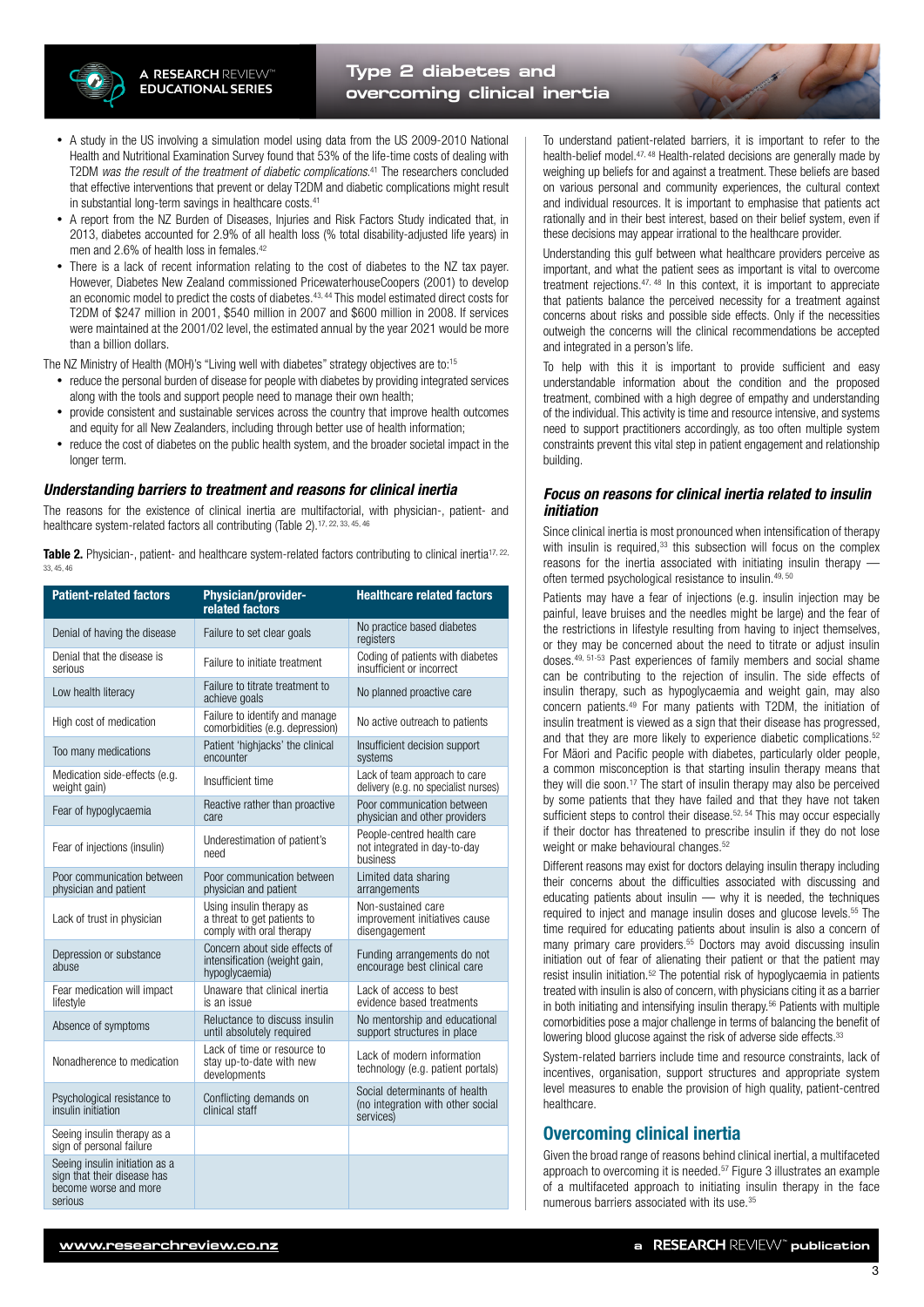**A RESEARCH** REVIEW™ **EDUCATIONAL SERIES**

# **Type 2 diabetes and overcoming clinical inertia**



Adapted from Russell-Jones D, et al. Diabetes Obes Metab. 2018;20(3):488-496.

### *Understanding concerns and emphasising importance of insulin*

It is important that patients are aware that T2DM is a progressive disease and that they are likely to required insulin as future treatment.<sup>7</sup> This fact should be communicated well in advance of the patient requiring insulin.<sup>7</sup> It is important that healthcare workers present the benefits of insulin to patients and emphasise that insulin can improve health and make them feel better.<sup>7</sup> It is generally good to use analogies that relate to every day experiences (e.g. lock and key analogy). During this process, it is important to acknowledge and address patient's fears and concerns before proceeding, and to show empathy and understanding in order to reach a joint decision that can be enacted and flowed through.

#### *People-centred health service provision and shared decision-making*

One of the aims of the MOH's plan for people at high risk of or living with diabetes (2015–2020) is that people-centred services, including for family and whānau are provided when appropriate.15 This is an essential start to ensuring clinical inertia is overcome. A person-centred approach can enable:

- 1. shared decision-making;
- 2. shared care planning with goal setting;
- 3. coordination of multidisciplinary teams.

Any HbA1c target could reflect an agreement between patient and doctor.<sup>19, 58</sup> HbA1c targets and glucose-lowering therapies should therefore be individualised, taking into consideration where possible the patient's preferences, needs, cultural background and values. Patients and their doctors can formally agree upon a target for HbA1c that is safe, realistic and as close to the gold-standard of 50-55 mmol/mol as is achievable. Both patients and their healthcare professional(s) should consistently work toward this target within an agreed time frame.<sup>58</sup> The progress can be affirmed by having HbA1c results visible during follow-up appointments.58 Shared decision-making has been shown to improve adherence to healthcare recommendations and glycaemic control.<sup>59</sup>

Good communication with patients is essential to overcoming patient's fears and concerns relating to various aspects of T2DM treatment,<sup>22</sup> especially when a disconnect exists between healthcare professionals' and patients' perceptions relating to treatment and and/or the nature of T2DM.<sup>60</sup> Communication may involve not only the patient but also their family and friends and wider community groups and should be culturally appropriate.<sup>15, 61</sup>

• For example, a study of 386 healthcare professionals and 318 patients with T2DM highlighted differences of perceptions around insulin titration.<sup>60</sup> Healthcare professionals regarded fear of hypoglycaemia, failure to titrate in the absence of symptoms, and low patient motivation as important titration barriers. In contrast, patients identified weight gain, the perception that titration meant worsening disease, frustration over the time to reach HbA1c goals and fear of hypoglycaemia as major barriers to insulin titration.

It is important to individualise treatment choices and to focus on the patient's own short-term and long-term life-goals when recommending diabetes-related treatment decisions, and to use concrete and achievable actions plans embedded in daily routines (e.g. phone/text/email reminders, or electronic or paper diaries).15

#### *Patient education and structured self-management*

People with diabetes should receive high-quality, structured self-management education that is tailored to their individual and cultural needs.15, 18, 61, 62 Patients and their families/whānau should be informed of, and provided with, support services and resources that are appropriate and locally available. Patients can be directed to further self-help, evidence-based websites such as the Diabetes New Zealand website.

Important topics for patient education include the side effects of intensive therapy (e.g. weight gain, hypoglycaemia), managing injections and insulin dose adjustments.22 In particular, it is important that patients are helped to understand their insulin regimen and are encouraged to take an active role during the initiation of insulin.<sup>7, 18</sup>

- A recent study among 7597 patients with T2DM treated with insulin from eight European studies found that education was among a number of factors that resulted in greater treatment satisfaction.63 The researchers noted that diabetes education is more than solely the transmission of knowledge; it is also about providing patients with the ability and skills that are necessary for proper diabetes management.
- A group-based diabetes self-management education designed specifically for the NZ population was effective at improving aspects of diabetes care at six months.<sup>62</sup>

#### *Education and mentorship models within the healthcare system*

Understanding and addressing healthcare provider's reluctance to intensify treatment and to initiate insulin, as well as identifying opportunities within healthcare systems, are vital if clinicians' inertia is to be overcome. Primary-care providers are usually limited in the time they can spend with patients.<sup>64</sup> However, time is needed to educate patients about their diabetes treatment and its effect on glycaemic control.<sup>15</sup>

A chronic care model with a specialist nurse at the centre of diabetes care provision has proven to be successful in several countries, 65-69 and is a preferred model in NZ.<sup>70-74</sup> Nurses are the largest health workforce and play an important role in diabetes care and education.<sup>73</sup> The National Diabetes Nursing Knowledge and Skills Framework 2018 articulates the knowledge and skill required for nurses at varying levels of practice depending on the complexity of the health needs of their population group.<sup>73</sup> In particular, it provides a platform for nurses to develop and then evidence their competence in diabetes nursing practice. The diabetes specialty specific accreditation process offered by the Aotearoa College of Diabetes Nurses (ACDN) New Zealand Nursing Organisation<sup>73</sup> has resulted in an increasing number of diabetes specialist nurses with prescribing rights for anti-hyperglycaemic medications (insulin, sulphonylureas, metformin) and treatments for diabetesrelated conditions (e.g. blood pressure, hyper-cholesterolaemia).75, 76 These nurses support primary care practices using a mentorship model to intensify treatment and initiate insulin. Specialist nurses can encourage patients in the self-management of their diabetes by having slightly longer appointment times, proactively following up the patient, linking patients to peer support groups and assessing and responding to people's mental health needs.<sup>15, 73</sup>

#### *Co-ordination between members of the healthcare profession*

The coordination between primary and secondary care, and between doctors and nursing staff and other healthcare professionals is important for achieving increased intensification of therapy, especially when insulin is to be initiated.<sup>15, 22, 70</sup>

• A cross-sectional survey of randomly sampled primary healthcare nurses in Auckland concluded that there was room for improvement in the communication and organisational systems that allowed district nurses to work across both primary and secondary health services.70

In particular, improved access to patient data across healthcare professionals, combined with data sharing agreements, may facilitate timely intensification by primary care providers and, therefore, improved glycaemic control in T2DM patients.<sup>18, 77</sup> Technical, legal, cultural and practical challenges will need to be overcome before this is fully a reality. The MoH is currently investigating the viability of a national electronic health record which would give consumers, healthcare providers, and policy and service planners' better access to health information.78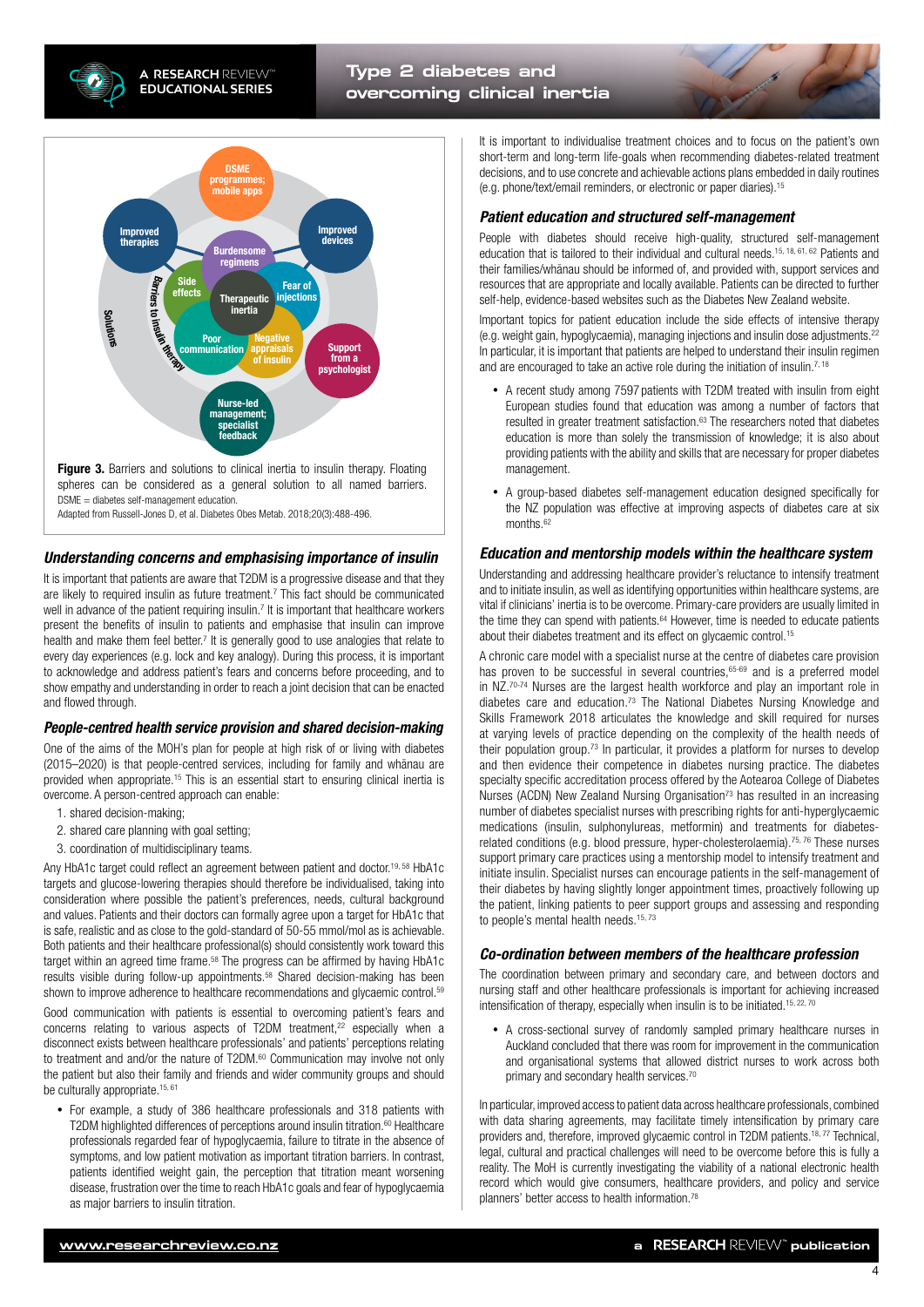

# **Type 2 diabetes and overcoming clinical inertia**

#### *Well organised medical practices and integration of new technologies*

A well organised primary care practice with a dedicated focus on chronic disease management can not only reduce clinical inertia in starting and intensifying treatments, and improve clinical outcomes, but it may also enhance patient satisfaction and ensure practice efficiency and revenues.17 This would also allow for 'planned care' for diabetes case management, and would reduce the need for opportunistic or delayed interventions.

In Auckland, a joint initiative between primary and secondary care DHBs and primary health organisations (PHOs) is currently engaging practices with high-needs populations to provide structured coaching and mentorship for practice nurses and GPs. The aim of this co-designed initiative is to achieve closer cooperation between patients and their different healthcare providers, and for improved business processes and systems.

Electronic shared care records with patients having access to results and clinical notes can improve patient-centred care and help ensure that recommended tests and disease interventions are carried out at appropriate intervals according to national guidelines.79-81 These new technologies also offer opportunities for making self-management and the achievement of HbA1c goals easier for patients and practitioners.15 These technologies may enable both patients and practitioners initiate or intensify therapy in a timely manner. Examples of new technologies include the use of smart phone apps, shared patient portals, and tools for real-time remote monitoring and consultation services.82-84 The use of such technology may enable providers and patients to communicate beyond the 15-minute primary care appointment. Automated technology may also allow healthcare providers send patients reminders and education to support self-management, and can also collect information from patients on self-care activities and other self-assessments. New delivery devices and tools, such as insulin pens with special memory functions, and refined, shorter needles, are easier to use, limit pain and help to overcome many of the barriers to injections. 85, 86

# *System/Community level measures*

System-level barriers affect all stages of diabetic healthcare and contribute to clinical inertia. Changes to the way that systems are funded, organised and managed can have an impact on physician and patient inertia and consequently patient outcomes. 87-89

- In 2003, the UK National Health Service (NHS) renegotiated the primary care general practitioners' contract to include a ''pay-per-performance'' scheme which provided a pecuniary reward for achieving targets including those related to diabetes.31, 90 This financial incentivisation of better metabolic control was accompanied by only a marginal increase in the median practice-specific proportion achieving the HbA1c target of ≤58 mmol/mol (7.5%) from 59.1% in 2004–2005 to 66.7% in 2007–2008.87
- The NZ "Get checked" health target had included a cardiovascular risk assessment (CVDRA) and a blood and urine test for diabetes delivered in primary care settings.<sup>88</sup> The budget included a one-off bonus and an on-going incentive scheme to promote health sector compliance with the Ministry's CVDRA goals. However, this programme was discontinued due to lack of effectiveness in improving diabetes-related outcomes.
- The "Get checked" programme has been replaced by the "Diabetes Care Improvement Package (DCIP)" which enables DHBs to formulate local diabetes services according to the needs of its community.<sup>89</sup> The DCIP is a community- and primary care-based programme which may deliver its services through nurse-led services such as practice clinics, patient group education or community outreach.

#### Table 3. Examples of overcoming clinical inertia

#### Understanding concerns and emphasising importance of insulin

• Healthcare professionals present the benefits of insulin to patients and emphasise that insulin can improve health using analogies<sup>7</sup>

#### People-centred health service provision and shared decision-making

- Shared decision-making<sup>15, 19, 58</sup>
- Shared care planning with goal setting<sup>15</sup>
	- Patients and their doctors can formally agree upon an individualised target for HbA1c<sup>19, 58</sup>
	- Use of culturally appropriate approaches
	- Agree on concrete and achievable actions plans embedded in daily routines (e.g. phone/text/ email reminders, mobile app reminders, electronic or paper diaries)<sup>15</sup>

#### Patient education and structured self-care

- Patients use self-help, evidence-based websites such as the Diabetes New Zealand website: www.diabetes.org.nz.
- Patients attend self-management education programs<sup>62</sup>
- Education by GP and or specialist nurse practitioner during primary care visits<sup>19, 58</sup>

#### Education of healthcare professionals

- Involvement of specialist diabetic nurses to support primary care practices using a mentorship model<sup>70-74</sup>
- Education and up-skilling of primary care teams<sup>22, 91</sup>

#### Co-ordination between members of the healthcare profession

- Improved communication and sharing of patient information between healthcare providers<sup>18, 77</sup>
- Increased use of technology to improve data sharing<sup>78</sup>
- Data sharing agreements

#### Well organized medical practices and integration of new technologies

- $\bullet$  Use of technology to provide access to patient data across the practice<sup>79-81</sup>
- Potential for real-time remote monitoring and consultation services using new technologies such as smart phone apps, shared patient portals, and tools for real-time remote monitoring<sup>15, 82, 83</sup>

#### System/Community level measures

- Diabetes Care Improvement Package which enables DHBs to formulate local diabetes services according community needs<sup>89</sup>
- • Improved use of existing funding to drive better and measurable outcomes (e.g. funding for additional primary care nurses with specialist interest and knowledge)

# CONCLUSIONS

Despite clear guidelines being available that set out specific therapeutic targets and timelines for intensifying therapy, clinical inertia is a continuing and significant problem. Achieving tight glycaemic control early in the trajectory of T2DM is important for optimising clinical outcomes, yet many patients and clinicians are reluctant to intensify therapy. Given the varied reasons behind clinical inertial, a multifaceted approach to overcoming it is needed. However, any attempt to overcome clinical inertia must be tailored to the individual patient, and be mindful of their diabetes duration, the presence of co-morbidities, life expectancy, social circumstances, and their personal beliefs and priorities. In this regard, further research into clinical inertia in the NZ context, especially among differing ethnic groups, is warranted.

# TAKE-HOME MESSAGES

- • Clinical inertia is an important barrier to achieving treatment targets in patients with T2DM
- • Clinical inertia delays the initiation and appropriate intensification of both oral antihyperglycaemic and insulin therapy
- • Clinical inertia is the result of both patient and healthcare professional factors
- A multifaceted approach to need to overcoming clinical inertia, involving such factors as improved communication between healthcare professionals and patients, patient and healthcare professional education, the provision of high-quality, people-centred health services
- • Further research into clinical inertia in the NZ context, especially among differing ethnic groups, is warranted.